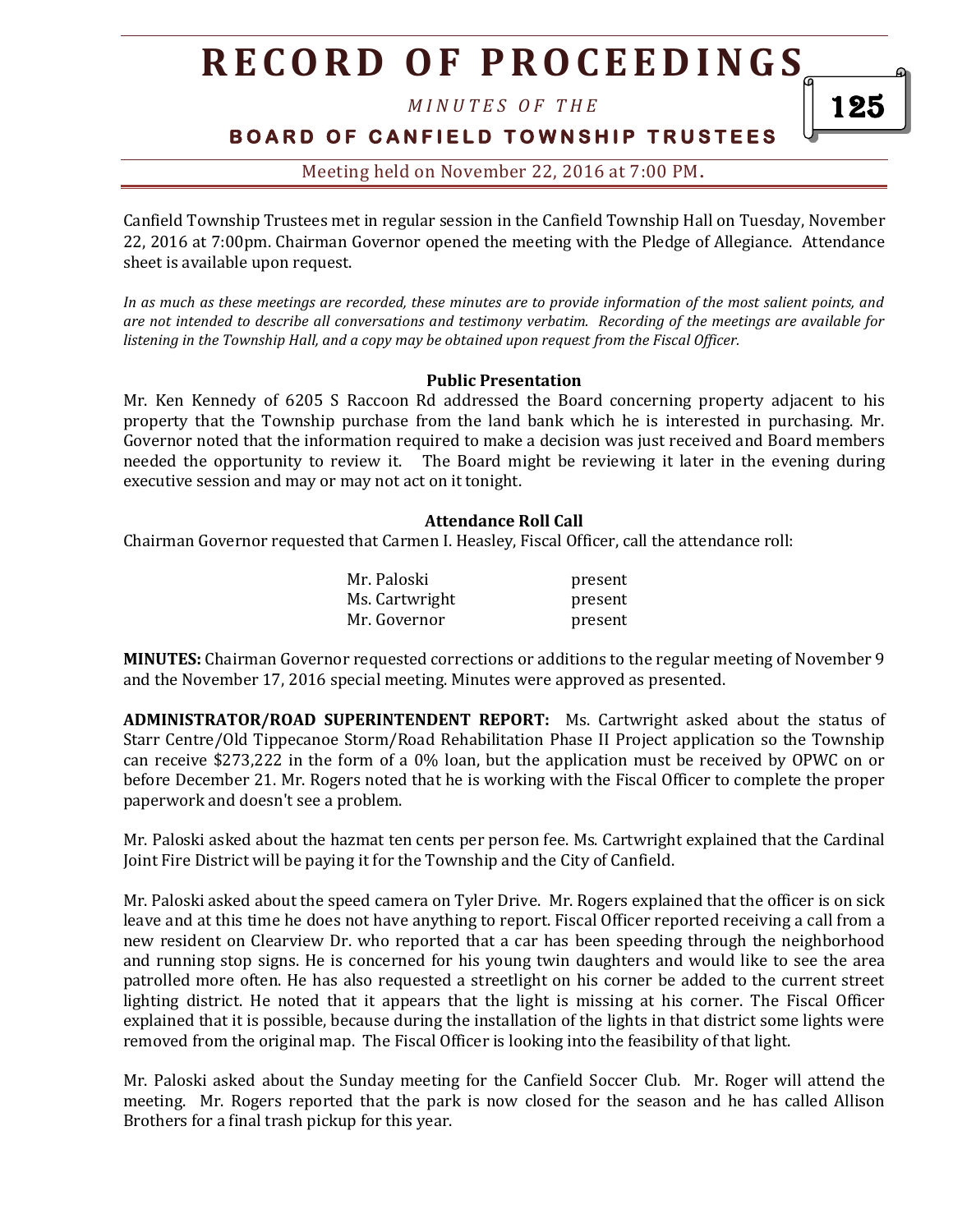# **R E C O RD O F P R O C E E D I N G S**



## *M I N U T E S O F T H E*

## **BOARD OF CANFIELD TOWNSHIP TRUSTEES**

Meeting held on November 22, 2016 at 7:00 PM**.**

Mr. Rogers reported issues with Christmas lights in the Villa Rosa area - Montereale Drive. One resident has made the top 10 list in the state of Ohio for light shows. A neighbor has complained and requested temporary "no parking" signs on one side of the road for traffic control flow. Ms. Cartwright suggested that we call the City of Canfield to see if we can borrow their signs.

Mr. Rogers reported receiving a petition from residents of Mercedes Place requesting a sound wall be installed to block turnpike noise. Mr. Rogers explained he can apply for an Ohio Turnpike Commission grant and if approved it would cover 100% of the cost, however since the work to be done is on private property Township funds can't be used. Twin Oaks was the same issue and was rejected by the commission. Mr. Governor received e-mail communication from a resident on Mercedes that lives in the condos in regards to the erosion problem; he explained where we are with it. She is not happy since the erosion is getting worse. Mr. Rogers has been in contact with the Ohio Turnpike Commission; we're awaiting their answer or ideas on how they can resolve this issue.

Mr. Rogers reported on Zoning Board of Appeals case 16-12-BA – Colonial Motel storage pads. The hotel owner's thirty day appeal process has expired. Mr. Rogers prepared a seven day letter for the property owner to comply and had it reviewed by the prosecutor's office. The Board of Appeals rejected the variance 4 to 0.

Mr. Rogers meet with the Fire Chief and the project manager for Fire Station III. They reviewed the information provided by the third contractor. Everyone was in agreement that this is the best way to go.

Mr. Rogers reported that a caller from Stark County would like to bring a game of chance establishment into the Township. There is nothing in our zoning presently that addresses this issue so he has spoken with someone from the prosecutor's office that will write a letter of moratorium until further investigation can be done as to when and where we would allow them. Ms. Cartwright asked if we can prevent them through zoning. Mr. Rogers noted that he believes we cannot, but we could put strict zoning guidelines on it. The report was accepted as presented.

**FISCAL OFFICER'S REPORT:** Chairman Governor called on the Fiscal Officer, Carmen I. Heasley, to present the financials. The Fiscal Officer explained that as she reviewed the Pebble Beach Storm Sewer Project with the Ohio Turnpike Commission in order to close the Township books on this project she found a change order for \$18,314.39 which the State of Ohio approved above the original contractors' bid, but did not get presented or approved through our Board. She provided the proper information for the resolution to help her close the books properly.

The Fiscal Officer reviewed warrants, electronic payments, and two purchase orders. Changes to the current budget were discussed, since suggested changes are included in the resolutions.

The Fiscal Officer confirmed that each member of the Board including Mr. Rogers had received their confirmation from the hotel in Columbus for the Winter OTA Conference.

The Fiscal Officer reviewed the Liquor License requirements of the Ohio Liquor Commission, noting that if the Board has any objections to any liquor license permit in the Township, that they have until February 1, 2017 to object to the issuance that that permit.

The Fiscal Officer noted receipt of her CPIM Certificate that is required to invest funds of the Township. The report was accepted as presented.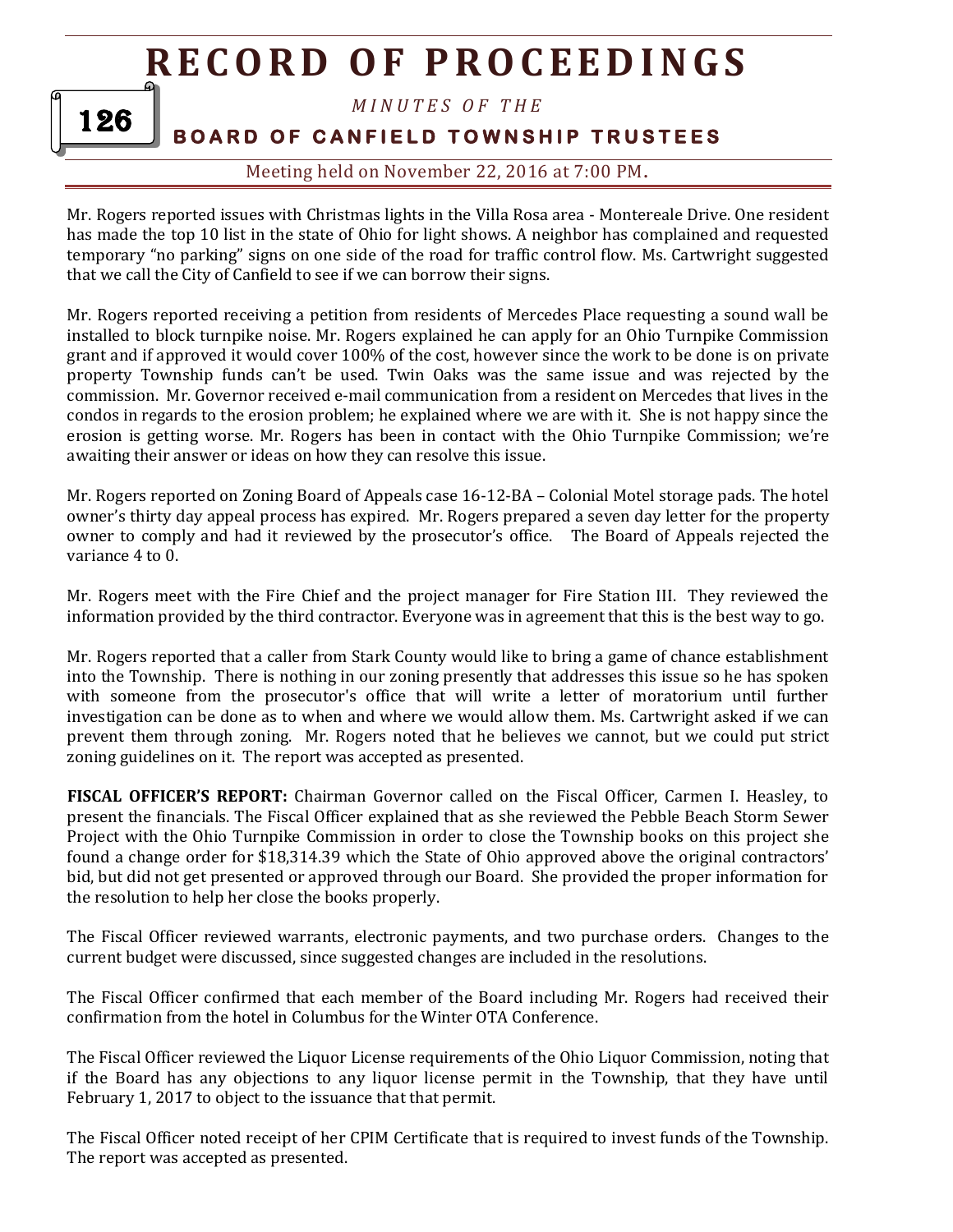# **R E C O R D O F P R O C E E D I N GS**

*M I N U T E S O F T H E* 

## **BOARD OF CANFIELD TOWNSHIP TRUSTEES**

Meeting held on November 22, 2016 at 7:00 PM**.**

### **OLD BUSINESS**

#### **RESOLUTION 2016-11-22-172**

#### **Change Orders to the Pebble Beach Storm Sewer Project**

Mr. Governor moved to approve the change order totaling \$18,314.39 on the Pebble Beach Storm Sewer Project that was funded by the Ohio Turnpike Commission. Change orders were approved and paid in full by the Ohio Turnpike Commission. The Motion was seconded by Mr. Paloski. Roll Call: Mr. Paloski, yes; Ms. Cartwright, yes; Mr. Governor, yes. Motion carried 3 to 0.

#### **RESOLUTION 2016-11-22-173 Heating System for Fire Station II**

Mr. Governor moved to approve Efficiency Specialists Inc to replace the heating system at Fire Station II for a total cost not to exceed \$16,493.00. The Motion was seconded by Ms. Cartwright. Discussion: The Fiscal Officer noted that she does not have any of the required information on this vender to produce a purchase order. Mr. Rogers will see to it that it is done. Roll Call: Mr. Paloski, yes; Ms. Cartwright, yes; Mr. Governor, yes. Motion carried 3 to 0.

## **RESOLUTION 2016-11-22-174**

## **Fire Fund 2016 Appropriation Budget Adjustment**

Mr. Governor moved to approve to increase line #2111-220-599-0000 (Other Expenses) from \$17,000 to \$20,000. The line is being increased by \$3,000 to cover the heating system and possible additional expenses to the end of the year. The Motion was seconded by Ms. Cartwright. Roll Call: Mr. Paloski, yes; Ms. Cartwright, yes; Mr. Governor, yes. Motion carried 3 to 0.

## **RESOLUTION 2016-11-22-175 RESOLUTION OPWC AUTHORIZING LEGISLATION**

#### **Starr Center/Old Tippecanoe Storm and Road Rehabilitation Project Phase II**

A RESOLUTION AUTHORIZING TRUSTEE CHAIRMAN, BRIAN GOVERNOR TO PREPARE AND SUBMIT AN APPLICATION TO PARTICIPATE IN THE OHIO PUBLIC WORKS COMMISSION STATE CAPITAL IMPROVEMENT AND / OR LOCAL TRANSPORTATION IMPROVEMENT PROGRAM(S) AND TO EXECUTE CONTRACTS AS REQUIRED

Ms. Cartwright moved to approve as follows:

WHEREAS, the State Capital Improvement Program and the Local Transportation Improvement Program both provide financial assistance to political subdivisions for capital improvements to public infrastructure, and

WHEREAS, the Board of Canfield Township Trustees is planning to make capital improvements to the Starr Centre / Old Tippecanoe Storm and Road Rehabilitation Project Phase II, and

WHEREAS, the infrastructure improvement herein above described is considered to be a priority need for the community and is a qualified project under the OPWC programs,

NOW THEREFORE, BE IT RESOLVED by the Board of Canfield Township Trustees:

Section 1: That Trustee *Chairman, Brian Governor* is hereby authorized to apply to the OPWC for funds as described above.

Section 2: *The Fiscal Officer Carmen Heasley* is authorized to enter into any agreements as may be necessary and appropriate for obtaining this financial assistance.

The Motion was seconded by Mr. Governor. Roll Call: Mr. Paloski, yes; Ms. Cartwright, yes; Mr. Governor, yes. Motion carried 3 to 0.

127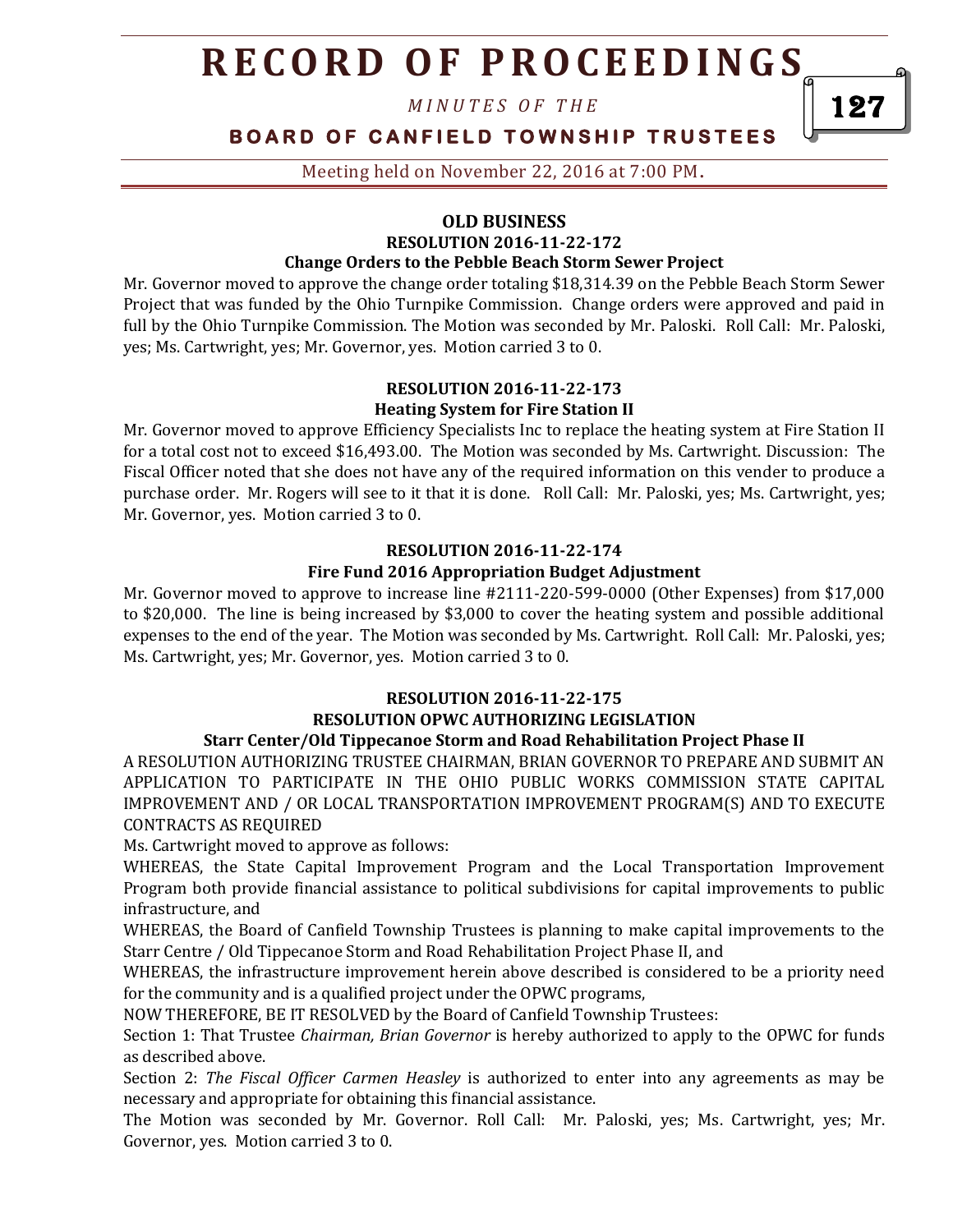# **R E C O RD O F P R O C E E D I N G S**

*M I N U T E S O F T H E* 

**BOARD OF CANFIELD TOWNSHIP TRUSTEES** 

128

Meeting held on November 22, 2016 at 7:00 PM**.**

## **NEW BUSINESS RESOLUTION 2016-11-22-176 Warrants & Electronic Payments**

Mr. Paloski moved to approve Warrants #11429 thru #11445, electronic payments 397-2016 thru 417- 2016 as general & payroll obligations of the Township in the amount of \$48,395.44. The Motion was seconded by Mr. Governor. Roll Call: Mr. Paloski, yes; Ms. Cartwright, yes; Mr. Governor, yes. Motion carried 3 to 0.

#### **RESOLUTION 2016-11-22-177 Purchase Orders**

Ms. Cartwright moved to approve Purchase Orders, PO 45-2016 – PO 46-2016 to encumber funds of the Township for a total of \$30,878.82. The Motion was seconded by Mr. Paloski. Roll Call: Mr. Paloski, yes; Ms. Cartwright, yes; Mr. Governor, yes. Motion carried 3 to 0.

## **RESOLUTION 2016-11-22-178**

## **Road Fund 2016 Appropriation Budget Adjustment**

Mr. Governor moved to approve reducing line #2141-330-190-0000 (Salaries) from \$160,000 to \$135,000. The line is being reduced by \$25,000 to reduce the transfer amount from the General Fund. The Motion was seconded by Ms. Cartwright. Roll Call: Mr. Paloski, yes; Ms. Cartwright, yes; Mr. Governor, yes. Motion carried 3 to 0.

## **RESOLUTION 2016-11-22-179**

## **Road Fund 2016 Appropriation Budget Adjustment**

Mr. Governor moved to approve reducing line #2141-330-211-0000 (OPERS) from \$40,000 to \$31,000. The line is being reduced by \$9,000 to reduce the transfer amount from the General Fund. The Motion was seconded by Mr. Paloski. Roll Call: Mr. Paloski, yes; Ms. Cartwright, yes; Mr. Governor, yes. Motion carried 3 to 0.

#### **RESOLUTION 2016-11-22-180 Road Fund 2016 Revenue Budget Adjustment**

Ms. Cartwright moved to approve reducing line #2141-931-0000 (Transfer In) from \$140,000 to \$109,000. The line is being reduced by \$31,000 to reduce the transfer amount from the General Fund. The Motion was seconded by Mr. Governor. Roll Call: Mr. Paloski, yes; Ms. Cartwright, yes; Mr. Governor, yes. Motion carried 3 to 0.

## **RESOLUTION 2016-11-22-181**

## **Transfer from the General Fund to the Road Fund**

Mr. Paloski moved to approve the transfer amount of \$21,000 from the General Fund in #1000-910— 910-0000 (Transfer Out) to the Road Fund revenue line #2141-931-0000 (Transfer In). The Motion was seconded by Mr. Governor. Roll Call: Mr. Paloski, yes; Ms. Cartwright, yes; Mr. Governor, yes. Motion carried 3 to 0.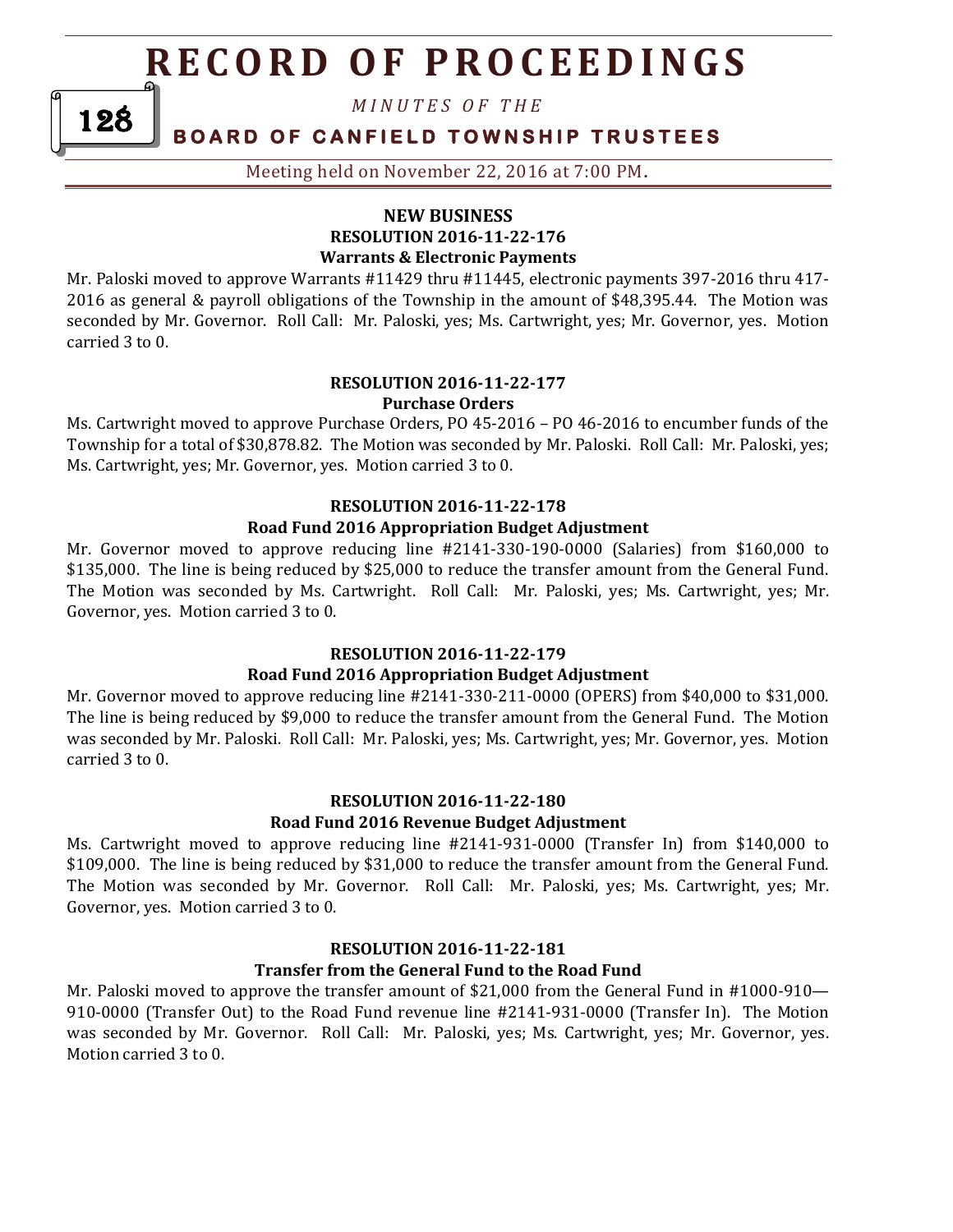# **R E C O R D O F P R O C E E D I N GS**

*M I N U T E S O F T H E* 

**BOARD OF CANFIELD TOWNSHIP TRUSTEES** 

Meeting held on November 22, 2016 at 7:00 PM**.**

#### **RESOLUTION 2016-11-22-182 Health Insurance Renewal**

Mr. Governor moved to approve the renewal of the Township healthcare insurance plan with Aetna Insurance to begin on December 1, 2016 thru November 30, 2017 as a High Deductible Health Reimbursement Account (an HRA). This policy will continue to be administered through The Burnham and Flowers Insurance Group in Blacklick, Ohio. Todd Mayle of Cailor Fleming Insurance, the Township's local agent/firm explained that the current plan is no longer available in the Aetna product offering line. The renewal offer was mapped to the closest comparable product offering available with similar structure and benefits. Total health insurance exposure to the Township will not be more than \$83,500.00. The Motion was seconded by Mr. Paloski. Roll Call: Mr. Paloski, yes; Ms. Cartwright, yes; Mr. Governor, yes. Motion carried 3 to 0.

#### **RESOLUTION 2016-11-22-183 OTA Winter Conference**

Ms. Cartwright moved to approve Mr. Rogers attending the OTA Winter Conference in Columbus starting on January 25 thru January 27, 2017. Travel, meals and hotel expenses will be covered by the Township based on Township policy. The Motion was seconded by Mr. Governor. Roll Call: Mr. Paloski, yes; Ms. Cartwright, yes; Mr. Governor, yes. Motion carried 3 to 0.

## **RESOLUTION 2016-11-22-184 Drainage Ditch Piping Permit**

Ms. Cartwright moved to adopt the Mahoning County Engineer's guidelines for piping in drainage ditches in developed areas of the Township including: determining the pipe size which is dependent on the geographic location/contour of the land, approval by Township personnel and a permit fee for installing pipe within the road right-of-way of \$25 effective January 1. 2017. The Motion seconded by Mr. Governor. Roll Call: Mr. Paloski, yes; Ms. Cartwright, yes; Mr. Governor, yes. Motion carried 3 to 0.

## **RESOLUTION 2016-11-22-185 Open Cut Road Permit**

Ms. Cartwright moved to adopt the Mahoning County Engineer's guidelines for developer's open cutting Township Roads for the purpose of installing culvert pipe; which includes processing an application, site review and a permit fee of \$250 effective January 1, 2017. The Motion seconded by Mr. Governor. Roll Call: Mr. Paloski, yes; Ms. Cartwright, yes; Mr. Governor, yes. Motion carried 3 to 0.

**Trustees Comments:** Ms. Cartwright reported on a meeting with the members of the Canfield School Board, a representative from Canfield City and the Township. Items discussed included social activities that they'd like the Township and City's participation; i.e., a chili cooks off in January. A citizens group will meet in the spring to look into the school's facilities going forward. They discussed the road conditions during the winter months pointing out that the city streets are always cleared, but the Township roads are an issue. Ms. Cartwright explained that the roads in question were county roads and suggested a possible meeting with the County Engineer including school representation, Mr. Rogers and her to address this issue.

129